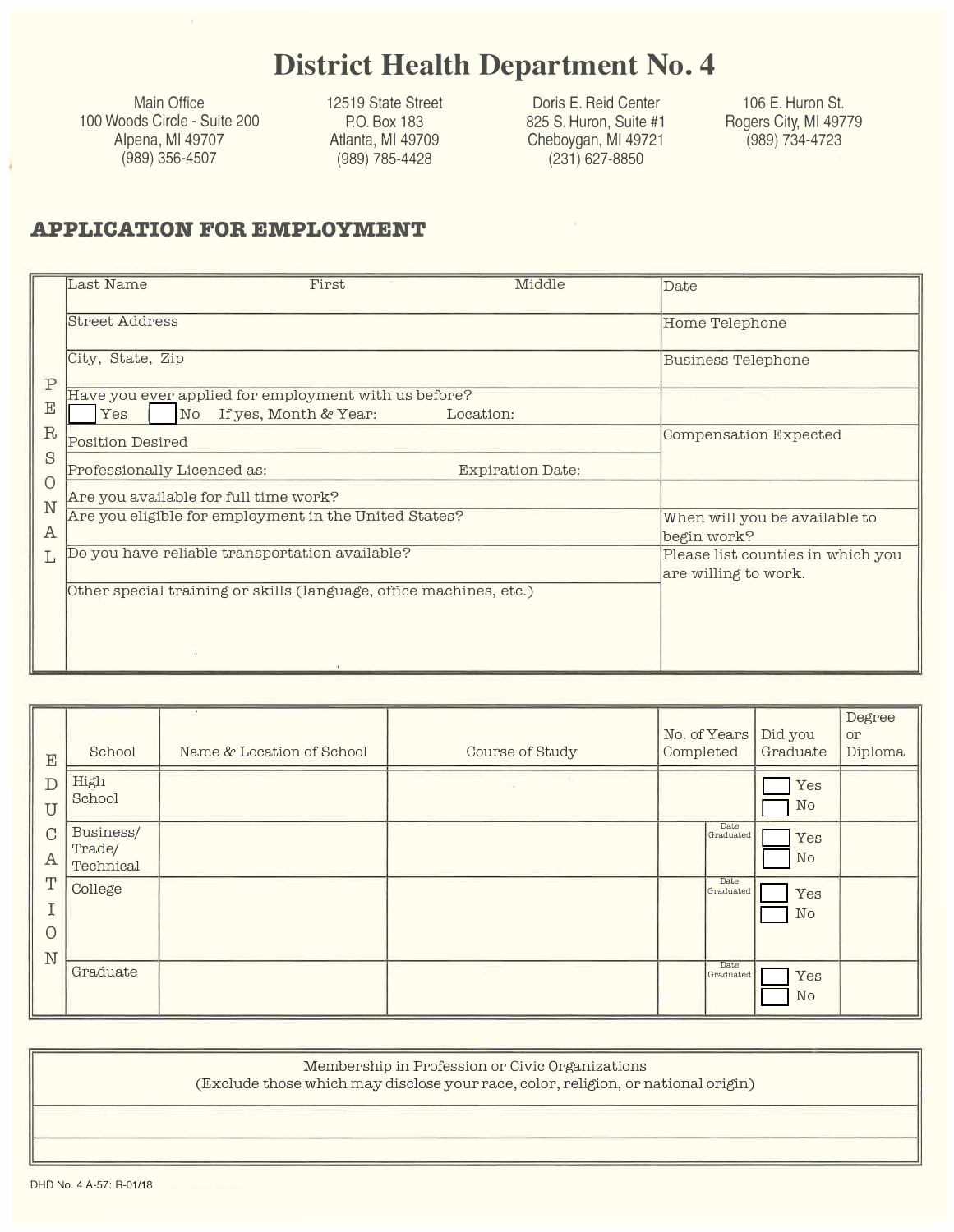### **EMPLOYMENT**

Please give accurate, complete full-time & part-time employment record. Start with your present or most recent employer.

|              | Company Name                         | Telephone                                   |
|--------------|--------------------------------------|---------------------------------------------|
|              | Address                              | Employed (state month & year)<br>To<br>From |
|              | Name of Supervisor                   | Weekly Pay<br>Start<br>Last                 |
| $\mathbf{1}$ | State Job Title & Describe Your Work | Reason for Leaving                          |
|              |                                      |                                             |

|                | Company Name                         | Telephone                                   |
|----------------|--------------------------------------|---------------------------------------------|
|                | Address                              | Employed (state month & year)<br>From<br>To |
|                | Name of Supervisor                   | Weekly Pay<br>Start<br>Last                 |
| $\overline{2}$ | State Job Title & Describe Your Work | Reason for Leaving                          |
|                |                                      |                                             |
|                |                                      |                                             |
|                |                                      |                                             |

|   | Company Name                         | Telephone                                   |  |
|---|--------------------------------------|---------------------------------------------|--|
|   | $\mathcal{L}$<br>Address             | Employed (state month & year)<br>To<br>From |  |
|   | Name of Supervisor                   | Weekly Pay<br>Start<br>Last                 |  |
| 3 | State Job Title & Describe Your Work | Reason for Leaving                          |  |
|   |                                      |                                             |  |
|   |                                      |                                             |  |

|   | Company Name                                                                                      | Telephone                                   |
|---|---------------------------------------------------------------------------------------------------|---------------------------------------------|
|   | Address                                                                                           | Employed (state month & year)<br>To<br>From |
|   | Name of Supervisor                                                                                | Weekly Pay<br>Start<br>Last                 |
| 4 | State Job Title & Describe Your Work                                                              | Reason for Leaving                          |
|   |                                                                                                   |                                             |
|   |                                                                                                   |                                             |
|   | We may confact the employers listed above unless you indicate these you do not want us to contact |                                             |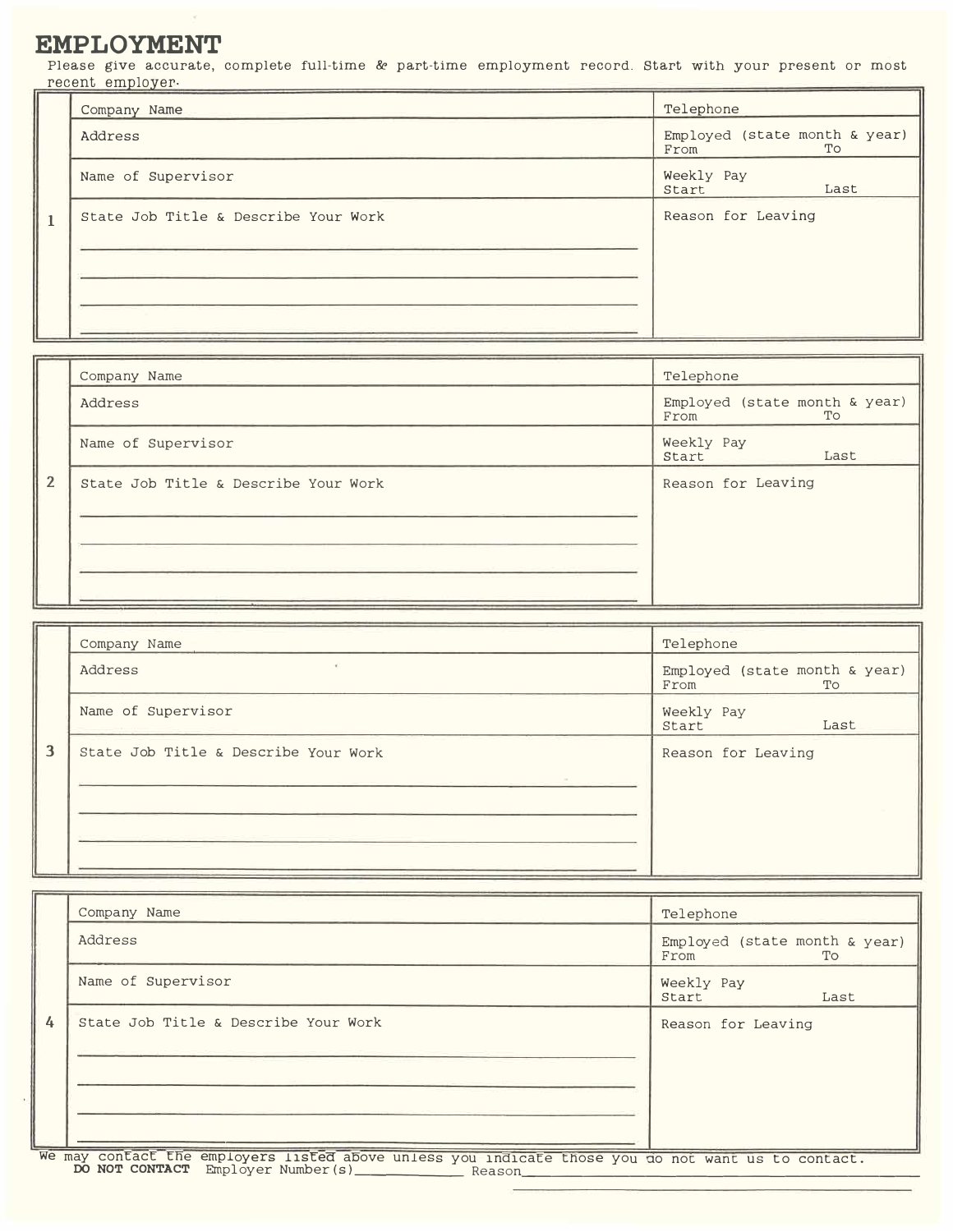| Have you been convicted of a crime, felony, misdemeanor or are the subject of an order or disposition? |
|--------------------------------------------------------------------------------------------------------|
|                                                                                                        |

| How did you learn of this position? |
|-------------------------------------|
| News                                |
| Friend                              |
| Internet                            |
| Other                               |

# **PERSONAL REFERENCES (NON RELATIVES)**

| Name | Address | Phone |
|------|---------|-------|
|      |         |       |
|      |         |       |
|      |         |       |

### **PROFESSIONAL REFERENCES**

|     | Name | Address | Phone |
|-----|------|---------|-------|
| ___ |      |         |       |
|     |      |         |       |
|     |      |         |       |

The information provided in the Application for Employment is true, correct and complete. If employed, any mis-statement or omission of fact on this application may result in dismissal. An individual who knowingly provides false information regarding his or her identity, criminal convictions as described above, is guilty of a misdemeanor punishable by imprisonment for not more than 93 days or a fine of not more than \$500.00, or both.

I understand that acceptance of an offer of employment does not create contractual obligation upon the employer to continue to employ me in the future.

If you decide to investigate my personal or employment history I authorize you to do so. If a report is obtained you must provide, at my request, the name of the agency so I may obtain from them the nature and substance of the information contained in the report.

Date Signature

Applicants will receive consideration without discrimination because of race, creed, color, sex, age, weight, national origin, disability or veteran status.

District Health Department No. 4 is an equal opportunity employer.